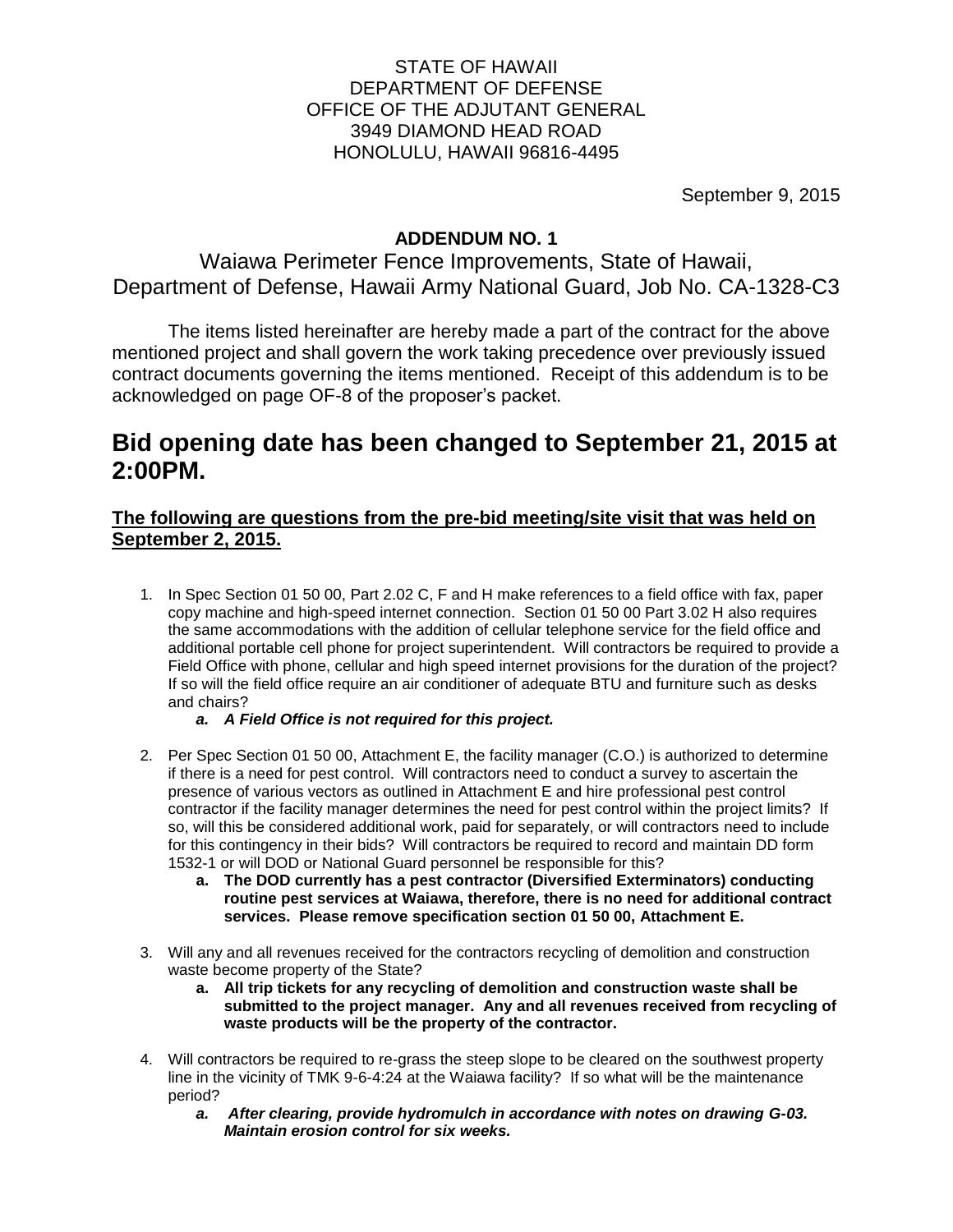- 5. Will contractors be required to perform grading work at areas at existing fence lines where existing footings are exposed (up to 4" in some areas) from erosion or will contractors follow existing grades as they are at the time of construction to?
	- **a. Contractors shall make adjustments to the bottom of fence fabric elevations to ensure that a maximum space of 2-inches between the bottom of the fabric to the top of the finished grade. Fine grading is allowed if the Contractor chooses to level the existing grades.**
- 6. In some areas at the Waiawa facility, existing terrain features and contours will make it extremely difficult, if not impossible, to meet the 2" maximum space between finished grade to bottom of fence requirement. Will contractors be allowed to deviate from the depicted fence details to accommodate field conditions, provided the changes are first approved by the project manager/engineer without penalty and are at no additional cost to the State?
	- *a. Contractors may propose alternatives to meet physical security maximum spacing requirement from bottom of fence fabric to top of finished grade. Alternatives must be approved by HIARNG and no additional cost to the State.*
- 7. Will the existing fence post footings be required to be completely removed and backfilled with select fill or will demolishing the footings to 4"-6" below grade and backfilling with topsoil be allowed?

### *a. Remove existing fence post footing completely and backfill with top soil.*

- 8. Will the government furnished, contractor installed guard shack need to be picked up and delivered to the facility?
	- *a. The guard shack is already on site.*
- 9. Will the contractors need to assemble the government furnished guard shack and if so, will any carpentry or roofing work be required for the installation of the guard shack?
	- *a. The guard shacks will be pre-assembled. Yes, guard shack will need to be anchored to the concrete pad, four anchor bolts are required to install the guard shack on the concrete pad (\*). No carpentry or painting work will be required. \*Four 5/8" Hilti KB-TZ bolts with 3 1/8" minimum embedment in 2500 psi concrete (or equal) are required for placement of booth. Inspection will be conducted by the A&E Design contractor.*

#### *b. The Government furnished guard shack is located on Waiawa site. There is no roofing work needed for the Government furnished guard shack. See answer "a." above.*

- 10. Will contractors be responsible for any permits that may be required by the US Army Corp of Engineers, for work on or near the stream bank and be responsible for any compensatory mitigation including mitigation banks or in-lieu of fee programs related to work along the stream along the northwest property line, that may be impacted by construction of the secondary fence in the back portion of the Waiawa facility.
	- *a. Contractor is responsible for obtaining all permits needed for construction. However, intent of design is for "secondary" fence to be located outside of stream bank so that a permit from the US Army Corps of Engineers is not required.*
- 11. Please confirm that the construction time of 210 calendar days does not include time for submittals, fabrication and shipping of the material.
	- *a. The contract period will remain at 210 calendar days at this time. If deliveries are delayed we will revisit the end date of the contract.*
- 12. Spec section 32 31 13 paragraph 2.1.1 states that the chain link material is to conform to ASTM A116, this is ASTM is not for chain link fence. Can this requirement be deleted?
	- *a. Yes, the requirements for chain link fence fabric to conform to ASTM A116 is deleted. Chain link fence fabric shall conform to ASTM A392 or ASTM A491 as*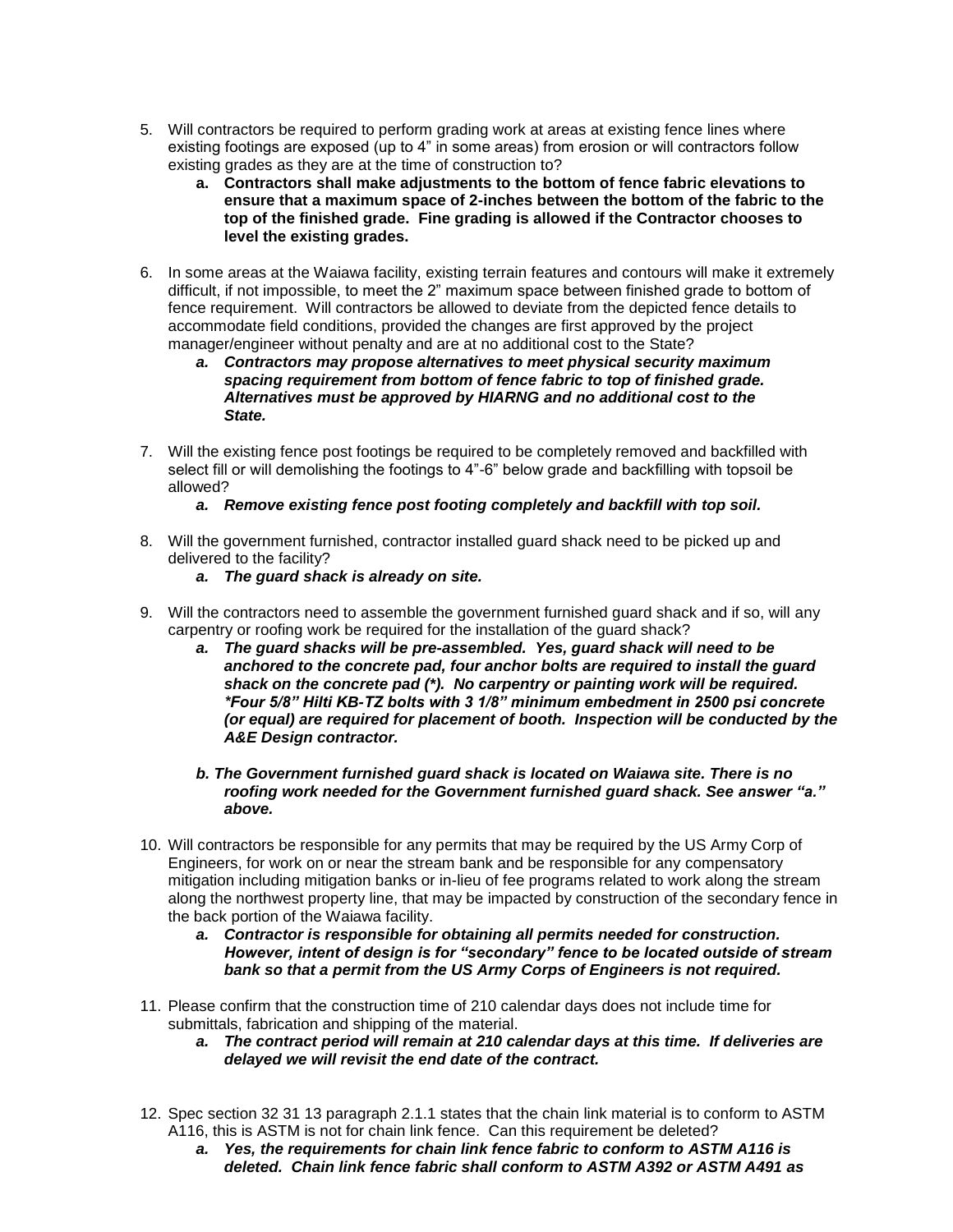#### *stated in Spec Section 32 31 13 paragraph 2.1.1. Fencing fabric shall be minimum 9-gauge mesh and mesh openings must be no greater than 2 inches per side.*

- 13. Confirm that there is no grounding required for the chain link fence and passive vehicle barriers. *a. Grounding is not required for the chain link fence and passive vehicle barriers.*
- 14. Notes for both areas under Erosion/temporary dust control states that "all areas which are at final grade shall be immediately hydro mulched and seeded…." Please clarify the extent of this work as there is nothing showing on the plans to grade and grass areas. Does this apply to only the southwest slope where it will be cleared?
	- *a. For Waiawa site, note is intended to apply to area called to be cleared as indicated on drawing C-01. With vegetation cleared, there is an erosion concern.*
	- *b. Erosion/temporary dust control notes along with the Slope Clearing notes on sheet G-04 is intended to apply to the southwest slope as indicated on drawing C-01.*
- 15. When removing the existing fence, does the concrete footing have to be completely removed and backfilled? Or can the top of the footing be chipped down below grade and covered?
	- **a. Remove existing footing completely and backfill with top soil.**
- 16. What is the required minimum spacing for the intermediate (pull) post to be installed in any run of new chain link fence? Normally it is 300 ft between intermediate post.
	- *a. Maximum spacing is 10 ft. No minimum spacing restriction.*
	- *b. The maximum run of fabric continuous between terminal posts shall not exceed 500 feet as stated in Spec Section 32 31 13, paragraph 3.1.1.*
- 17. Fence details show that the maximum space between the bottom of the fence fabric and grade is 2". How do we address the areas that the existing grade will not allow this? Plans do not indicate having to grade along the fence line.

1) At the southwest slope, this issue is especially bad since the existing grade is very uneven, plans do not call for any grading only removal of vegetation.

- *a. The southwest slope will be cleared as indicated on sheet C-01. Area may be fine graded to meet the 2-inch maximum spacing requirement between the bottom of the chain link fence fabric and the top of the finished grade.*
- 18. Regarding the slope on the south west end of the project, since all vegetation is being removed from the slope will erosion control be required? If so, what is the required time period for these controls since plans to not require any type of grading or permanent controls?

*a. For erosion control, provide hydromulch in accordance with notes on drawing G-03. Maintain erosion control for six weeks.*

19. Sheet C-01 shows removal of an existing 6 ft fence outside the perimeter fenced in the area in back of bldg. 2, we could not find any fence outside of the perimeter fence please confirm if there is fence to be removed from this area.

*a. Existing fence referenced has been removed since topo was completed. Disregard instruction to remove the existing fence described in the back of Building 2.*

- 20. The section of type 2 fence to be installed outside the new type 1 fence from in back of bldg. 2 to the new double type 2 double swing gate cannot be installed per plan. Plans indicate that the distance between the type 1 and type 2 fence appears to be over 20 ft. This would put the new type 2 fence inside the existing stream bed.
	- *a. Provide in accordance with the drawings. The type 2 fence alignment is located along the top of the stream embankment.*
- 21. The existing fence at the existing front entry sliding gate that remains is supporting the sliding gate and the posts are installed in a concrete curb. See attached photo. Plan